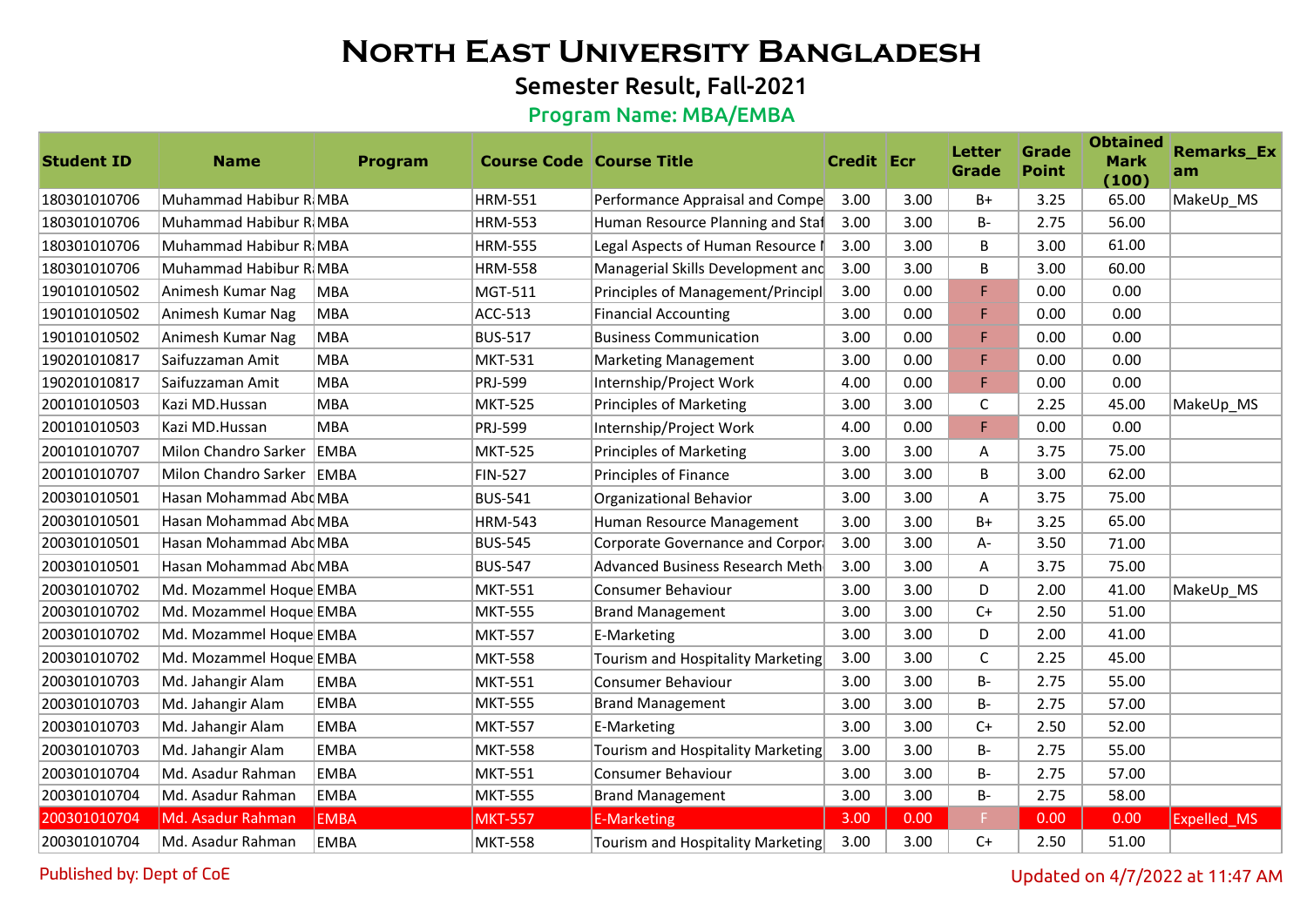## Semester Result, Fall-2021

### Program Name: MBA/EMBA

| <b>Student ID</b> | <b>Name</b>               | Program     | <b>Course Code Course Title</b> |                                    | <b>Credit Ecr</b> |      | Letter<br><b>Grade</b> | Grade<br><b>Point</b> | <b>Obtained</b><br><b>Mark</b><br>(100) | <b>Remarks_Ex</b><br>am |
|-------------------|---------------------------|-------------|---------------------------------|------------------------------------|-------------------|------|------------------------|-----------------------|-----------------------------------------|-------------------------|
| 210101010502      | Abu Taleb Md. Golam 2 MBA |             | MKT-531                         | <b>Marketing Management</b>        | 3.00              | 3.00 | $A+$                   | 4.00                  | 83.00                                   |                         |
| 210101010502      | Abu Taleb Md. Golam 2 MBA |             | ACC-533                         | Managerial Accounting for Decision | 3.00              | 3.00 | А-                     | 3.50                  | 70.00                                   |                         |
| 210101010502      | Abu Taleb Md. Golam 2 MBA |             | <b>BUS-535</b>                  | <b>Strategic Management</b>        | 3.00              | 3.00 | $A+$                   | 4.00                  | 83.00                                   |                         |
| 210101010502      | Abu Taleb Md. Golam ZMBA  |             | <b>FIN-537</b>                  | Managerial Finance                 | 3.00              | 3.00 | $A+$                   | 4.00                  | 80.00                                   |                         |
| 210101010503      | Mohammad Zia Uddin MBA    |             | <b>MKT-531</b>                  | Marketing Management               | 3.00              | 3.00 | $B -$                  | 2.75                  | 55.00                                   |                         |
| 210101010503      | Mohammad Zia Uddin MBA    |             | <b>ACC-533</b>                  | Managerial Accounting for Decision | 3.00              | 3.00 | $C+$                   | 2.50                  | 50.00                                   |                         |
| 210101010503      | Mohammad Zia Uddin MBA    |             | <b>BUS-535</b>                  | <b>Strategic Management</b>        | 3.00              | 3.00 | A-                     | 3.50                  | 70.00                                   |                         |
| 210101010503      | Mohammad Zia Uddin MBA    |             | <b>FIN-537</b>                  | <b>Managerial Finance</b>          | 3.00              | 3.00 | <b>B-</b>              | 2.75                  | 55.00                                   |                         |
| 210101010504      | Md. Abu Hashan Shuha MBA  |             | <b>MKT-531</b>                  | <b>Marketing Management</b>        | 3.00              | 0.00 | F                      | 0.00                  | 0.00                                    |                         |
| 210101010504      | Md. Abu Hashan Shuha MBA  |             | <b>ACC-533</b>                  | Managerial Accounting for Decision | 3.00              | 0.00 | F                      | 0.00                  | 0.00                                    | Absent SF               |
| 210101010504      | Md. Abu Hashan Shuha MBA  |             | <b>BUS-535</b>                  | <b>Strategic Management</b>        | 3.00              | 0.00 | F                      | 0.00                  | 0.00                                    | Absent SF               |
| 210101010504      | Md. Abu Hashan Shuha MBA  |             | <b>FIN-537</b>                  | <b>Managerial Finance</b>          | 3.00              | 0.00 | F                      | 0.00                  | 0.00                                    |                         |
| 210101010505      | Md. Sueaz Miah            | <b>MBA</b>  | MKT-531                         | <b>Marketing Management</b>        | 3.00              | 0.00 | F                      | 0.00                  | 0.00                                    |                         |
| 210101010505      | Md. Sueaz Miah            | <b>MBA</b>  | <b>ACC-533</b>                  | Managerial Accounting for Decision | 3.00              | 0.00 | F.                     | 0.00                  | 0.00                                    | Absent SF               |
| 210101010505      | Md. Sueaz Miah            | <b>MBA</b>  | <b>BUS-535</b>                  | <b>Strategic Management</b>        | 3.00              | 0.00 | F.                     | 0.00                  | 0.00                                    | Absent_SF               |
| 210101010505      | Md. Sueaz Miah            | <b>MBA</b>  | <b>FIN-537</b>                  | <b>Managerial Finance</b>          | 3.00              | 0.00 | F                      | 0.00                  | 0.00                                    |                         |
| 210101010507      | Shahad Ahmed              | <b>MBA</b>  | MKT-531                         | <b>Marketing Management</b>        | 3.00              | 3.00 | $A+$                   | 4.00                  | 80.00                                   |                         |
| 210101010507      | Shahad Ahmed              | <b>MBA</b>  | <b>ACC-533</b>                  | Managerial Accounting for Decision | 3.00              | 3.00 | А-                     | 3.50                  | 70.00                                   |                         |
| 210101010507      | Shahad Ahmed              | <b>MBA</b>  | <b>BUS-535</b>                  | <b>Strategic Management</b>        | 3.00              | 3.00 | Α                      | 3.75                  | 75.00                                   |                         |
| 210101010507      | Shahad Ahmed              | <b>MBA</b>  | <b>FIN-537</b>                  | <b>Managerial Finance</b>          | 3.00              | 3.00 | A-                     | 3.50                  | 71.00                                   |                         |
| 210101010508      | Khairul Islam             | <b>MBA</b>  | MKT-531                         | <b>Marketing Management</b>        | 3.00              | 3.00 | D                      | 2.00                  | 41.00                                   |                         |
| 210101010508      | Khairul Islam             | <b>MBA</b>  | <b>ACC-533</b>                  | Managerial Accounting for Decision | 3.00              | 0.00 | F                      | 0.00                  | 29.00                                   |                         |
| 210101010508      | Khairul Islam             | <b>MBA</b>  | <b>BUS-535</b>                  | <b>Strategic Management</b>        | 3.00              | 3.00 | <b>B-</b>              | 2.75                  | 55.00                                   |                         |
| 210101010508      | Khairul Islam             | <b>MBA</b>  | <b>FIN-537</b>                  | <b>Managerial Finance</b>          | 3.00              | 3.00 | D                      | 2.00                  | 40.00                                   |                         |
| 210101010509      | <b>Rubel Ahmed</b>        | <b>MBA</b>  | <b>MKT-531</b>                  | <b>Marketing Management</b>        | 3.00              | 3.00 | D                      | 2.00                  | 41.00                                   |                         |
| 210101010509      | <b>Rubel Ahmed</b>        | <b>MBA</b>  | <b>ACC-533</b>                  | Managerial Accounting for Decision | 3.00              | 3.00 | B                      | 3.00                  | 61.00                                   |                         |
| 210101010509      | <b>Rubel Ahmed</b>        | <b>MBA</b>  | <b>BUS-535</b>                  | <b>Strategic Management</b>        | 3.00              | 3.00 | B-                     | 2.75                  | 55.00                                   |                         |
| 210101010509      | Rubel Ahmed               | <b>MBA</b>  | <b>FIN-537</b>                  | Managerial Finance                 | 3.00              | 3.00 | B                      | 3.00                  | 61.00                                   |                         |
| 210101010701      | Md.Mizanur Rahman         | <b>EMBA</b> | <b>MKT-531</b>                  | Marketing Management               | 3.00              | 0.00 | F                      | 0.00                  | 0.00                                    |                         |
| 210101010701      | Md.Mizanur Rahman         | <b>EMBA</b> | <b>ACC-533</b>                  | Managerial Accounting for Decision | 3.00              | 0.00 | F                      | 0.00                  | 0.00                                    | Absent SF               |
| 210101010701      | Md.Mizanur Rahman         | <b>EMBA</b> | <b>BUS-535</b>                  | <b>Strategic Management</b>        | 3.00              | 0.00 | F                      | 0.00                  | 0.00                                    | Absent SF               |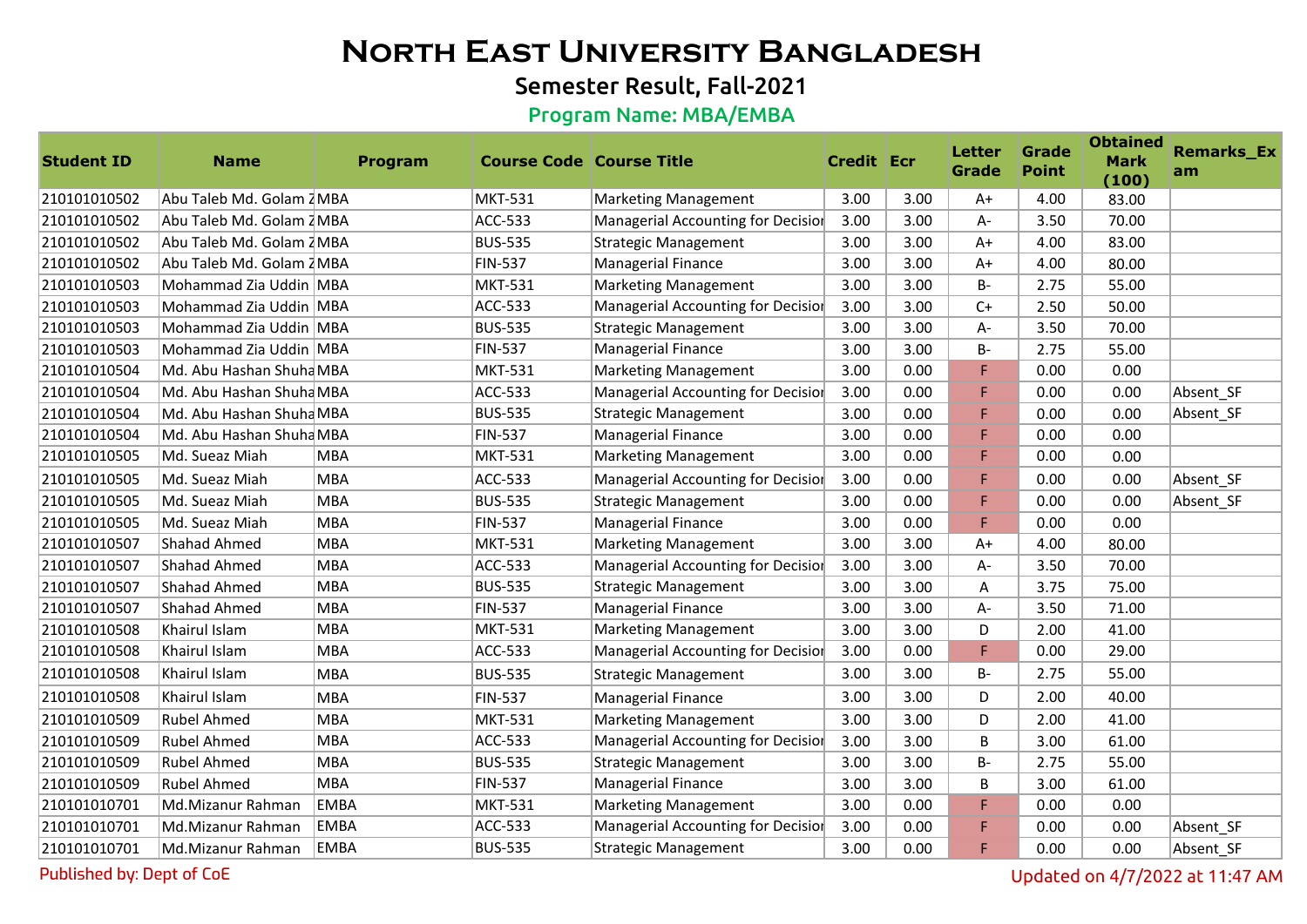## Semester Result, Fall-2021

### Program Name: MBA/EMBA

| <b>Student ID</b> | <b>Name</b>               | <b>Program</b> | <b>Course Code Course Title</b> |                                    | <b>Credit Ecr</b> |      | <b>Letter</b><br><b>Grade</b> | <b>Grade</b><br><b>Point</b> | <b>Obtained</b><br><b>Mark</b><br>(100) | <b>Remarks_Ex</b><br>am |
|-------------------|---------------------------|----------------|---------------------------------|------------------------------------|-------------------|------|-------------------------------|------------------------------|-----------------------------------------|-------------------------|
| 210101010701      | Md.Mizanur Rahman         | EMBA           | <b>FIN-537</b>                  | <b>Managerial Finance</b>          | 3.00              | 0.00 | F.                            | 0.00                         | 0.00                                    |                         |
| 210101010702      | Md Shahnur Imran Cho EMBA |                | <b>MKT-531</b>                  | Marketing Management               | 3.00              | 0.00 | F.                            | 0.00                         | 0.00                                    |                         |
| 210101010702      | Md Shahnur Imran Cho EMBA |                | <b>ACC-533</b>                  | Managerial Accounting for Decision | 3.00              | 0.00 | F.                            | 0.00                         | 0.00                                    | Absent SF               |
| 210101010702      | Md Shahnur Imran Cho EMBA |                | <b>BUS-535</b>                  | <b>Strategic Management</b>        | 3.00              | 0.00 | F.                            | 0.00                         | 0.00                                    | Absent_SF               |
| 210101010702      | Md Shahnur Imran Cho EMBA |                | <b>FIN-537</b>                  | <b>Managerial Finance</b>          | 3.00              | 0.00 | F.                            | 0.00                         | 0.00                                    |                         |
| 210101010801      | Afruza Islam              | <b>MBA</b>     | <b>HRM-551</b>                  | Performance Appraisal and Compe    | 3.00              | 3.00 | $B+$                          | 3.25                         | 65.00                                   |                         |
| 210101010801      | Afruza Islam              | <b>MBA</b>     | <b>HRM-553</b>                  | Human Resource Planning and Staf   | 3.00              | 3.00 | A                             | 3.75                         | 75.00                                   | MakeUp MS               |
| 210101010801      | Afruza Islam              | <b>MBA</b>     | <b>HRM-555</b>                  | Legal Aspects of Human Resource    | 3.00              | 3.00 | А-                            | 3.50                         | 72.00                                   | MakeUp_MS               |
| 210101010801      | Afruza Islam              | <b>MBA</b>     | <b>HRM-558</b>                  | Managerial Skills Development and  | 3.00              | 3.00 | A-                            | 3.50                         | 70.00                                   | MakeUp_MS               |
| 210101010801      | Afruza Islam              | <b>MBA</b>     | PRJ-599                         | Internship/Project Work            | 4.00              | 4.00 | $A+$                          | 4.00                         | 80.00                                   |                         |
| 210101010802      | Syeed Abdulla Hussain MBA |                | <b>HRM-551</b>                  | Performance Appraisal and Compe    | 3.00              | 3.00 | A                             | 3.75                         | 75.00                                   |                         |
| 210101010802      | Syeed Abdulla Hussain MBA |                | <b>HRM-553</b>                  | Human Resource Planning and Staf   | 3.00              | 3.00 | $B+$                          | 3.25                         | 67.00                                   |                         |
| 210101010802      | Syeed Abdulla Hussain MBA |                | <b>HRM-555</b>                  | Legal Aspects of Human Resource I  | 3.00              | 3.00 | $B+$                          | 3.25                         | 66.00                                   |                         |
| 210101010802      | Syeed Abdulla Hussain MBA |                | <b>HRM-558</b>                  | Managerial Skills Development and  | 3.00              | 3.00 | A-                            | 3.50                         | 72.00                                   |                         |
| 210101010802      | Syeed Abdulla Hussain MBA |                | PRJ-599                         | Internship/Project Work            | 4.00              | 4.00 | $A+$                          | 4.00                         | 81.00                                   |                         |
| 210101010803      | Shah Foysol Ali Emon      | MBA            | <b>HRM-551</b>                  | Performance Appraisal and Compe    | 3.00              | 3.00 | B                             | 3.00                         | 60.00                                   |                         |
| 210101010803      | Shah Foysol Ali Emon      | <b>MBA</b>     | <b>HRM-553</b>                  | Human Resource Planning and Staf   | 3.00              | 3.00 | B                             | 3.00                         | 60.00                                   |                         |
| 210101010803      | Shah Foysol Ali Emon      | MBA            | <b>HRM-555</b>                  | Legal Aspects of Human Resource    | 3.00              | 3.00 | B                             | 3.00                         | 61.00                                   |                         |
| 210101010803      | Shah Foysol Ali Emon      | <b>MBA</b>     | <b>HRM-558</b>                  | Managerial Skills Development and  | 3.00              | 3.00 | А-                            | 3.50                         | 70.00                                   |                         |
| 210101010803      | Shah Foysol Ali Emon      | <b>MBA</b>     | PRJ-599                         | Internship/Project Work            | 4.00              | 4.00 | A                             | 3.75                         | 76.00                                   |                         |
| 210101010804      | Hossain Mohammad A MBA    |                | <b>HRM-551</b>                  | Performance Appraisal and Compe    | 3.00              | 3.00 | $B -$                         | 2.75                         | 55.00                                   |                         |
| 210101010804      | Hossain Mohammad Al MBA   |                | <b>HRM-553</b>                  | Human Resource Planning and Staf   | 3.00              | 3.00 | B                             | 3.00                         | 60.00                                   |                         |
| 210101010804      | Hossain Mohammad A MBA    |                | <b>HRM-555</b>                  | Legal Aspects of Human Resource    | 3.00              | 3.00 | <b>B-</b>                     | 2.75                         | 55.00                                   |                         |
| 210101010804      | Hossain Mohammad A MBA    |                | <b>HRM-558</b>                  | Managerial Skills Development and  | 3.00              | 3.00 | B+                            | 3.25                         | 65.00                                   |                         |
| 210101010804      | Hossain Mohammad Al MBA   |                | PRJ-599                         | Internship/Project Work            | 4.00              | 4.00 | A                             | 3.75                         | 75.00                                   |                         |
| 210101010805      | Nasim Ahmed Rabbi         | <b>MBA</b>     | <b>HRM-551</b>                  | Performance Appraisal and Compe    | 3.00              | 3.00 | B                             | 3.00                         | 61.00                                   |                         |
| 210101010805      | Nasim Ahmed Rabbi         | <b>MBA</b>     | <b>HRM-553</b>                  | Human Resource Planning and Staf   | 3.00              | 3.00 | A                             | 3.75                         | 75.00                                   |                         |
| 210101010805      | Nasim Ahmed Rabbi         | <b>MBA</b>     | <b>HRM-555</b>                  | Legal Aspects of Human Resource    | 3.00              | 3.00 | A-                            | 3.50                         | 72.00                                   |                         |
| 210101010805      | Nasim Ahmed Rabbi         | <b>MBA</b>     | <b>HRM-558</b>                  | Managerial Skills Development and  | 3.00              | 3.00 | А-                            | 3.50                         | 73.00                                   |                         |
| 210101010805      | Nasim Ahmed Rabbi         | <b>MBA</b>     | PRJ-599                         | Internship/Project Work            | 4.00              | 4.00 | $A+$                          | 4.00                         | 83.00                                   |                         |
| 210101010806      | Khokan Halder             | <b>MBA</b>     | <b>MKT-551</b>                  | Consumer Behaviour                 | 3.00              | 3.00 | A-                            | 3.50                         | 70.00                                   |                         |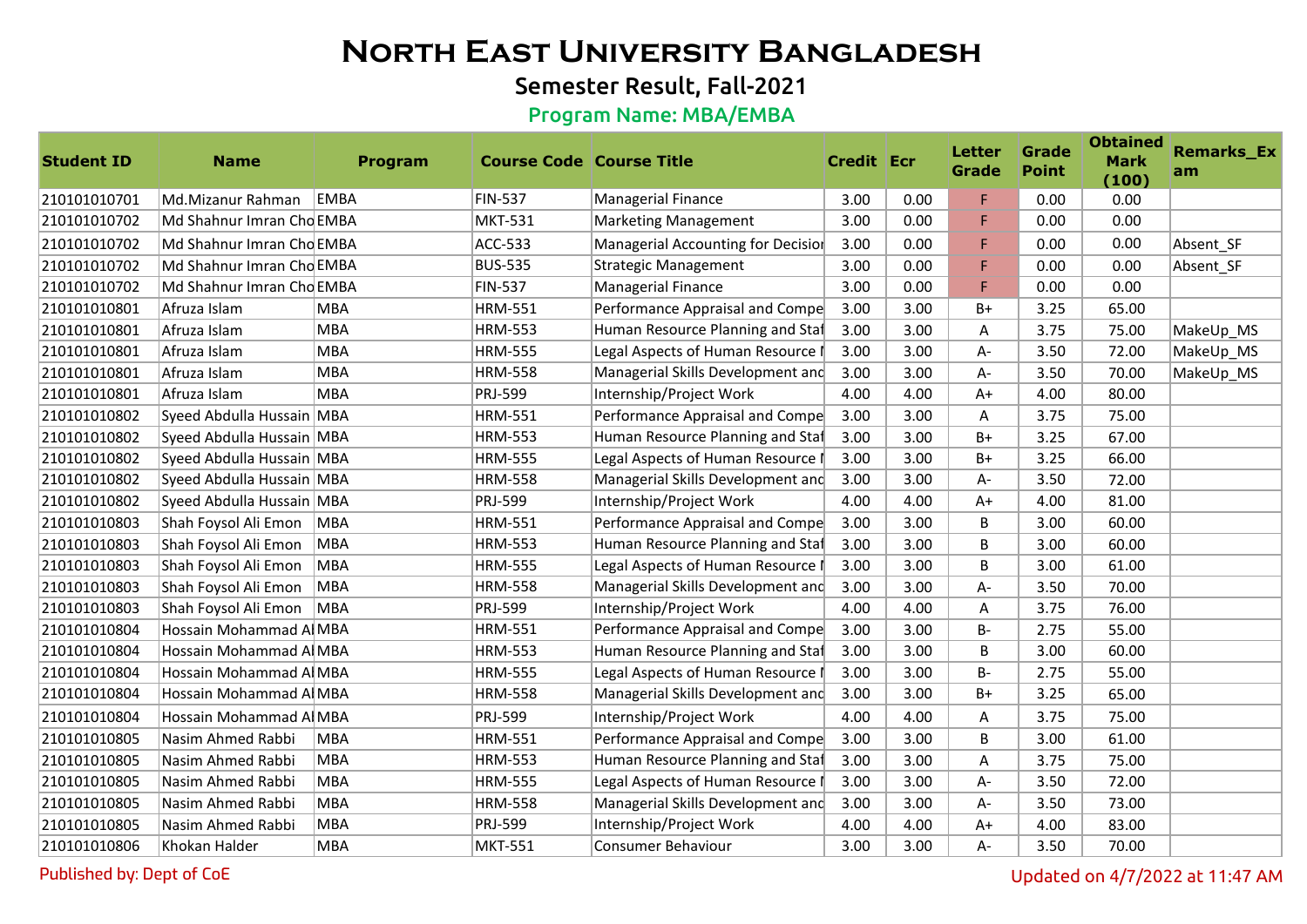## Semester Result, Fall-2021

### Program Name: MBA/EMBA

| <b>Student ID</b> | <b>Name</b>              | Program    | <b>Course Code Course Title</b> |                                   | Credit Ecr |      | <b>Letter</b><br><b>Grade</b> | Grade<br><b>Point</b> | <b>Obtained</b><br><b>Mark</b><br>(100) | <b>Remarks_Ex</b><br>am |
|-------------------|--------------------------|------------|---------------------------------|-----------------------------------|------------|------|-------------------------------|-----------------------|-----------------------------------------|-------------------------|
| 210101010806      | Khokan Halder            | <b>MBA</b> | <b>MKT-555</b>                  | <b>Brand Management</b>           | 3.00       | 3.00 | B                             | 3.00                  | 63.00                                   |                         |
| 210101010806      | Khokan Halder            | <b>MBA</b> | <b>MKT-557</b>                  | E-Marketing                       | 3.00       | 3.00 | A-                            | 3.50                  | 70.00                                   |                         |
| 210101010806      | Khokan Halder            | <b>MBA</b> | <b>MKT-558</b>                  | Tourism and Hospitality Marketing | 3.00       | 3.00 | A-                            | 3.50                  | 71.00                                   |                         |
| 210101010806      | Khokan Halder            | <b>MBA</b> | PRJ-599                         | Internship/Project Work           | 4.00       | 4.00 | <b>B-</b>                     | 2.75                  | 55.00                                   |                         |
| 210201010501      | Ishita Purkayostha       | <b>MBA</b> | <b>MKT-525</b>                  | <b>Principles of Marketing</b>    | 3.00       | 3.00 | $B+$                          | 3.25                  | 67.00                                   |                         |
| 210201010501      | Ishita Purkayostha       | <b>MBA</b> | <b>FIN-527</b>                  | Principles of Finance             | 3.00       | 3.00 | D                             | 2.00                  | 40.00                                   |                         |
| 210201010502      | Mahbuba Khanom           | <b>MBA</b> | <b>STA-523</b>                  | <b>Business Statistics</b>        | 3.00       | 3.00 | B                             | 3.00                  | 62.00                                   |                         |
| 210201010502      | Mahbuba Khanom           | <b>MBA</b> | <b>MKT-525</b>                  | <b>Principles of Marketing</b>    | 3.00       | 3.00 | <b>B-</b>                     | 2.75                  | 57.00                                   |                         |
| 210201010503      | Tasnova Chowdhury        | <b>MBA</b> | ECO-521                         | Managerial Economics              | 3.00       | 3.00 | <b>B-</b>                     | 2.75                  | 55.00                                   |                         |
| 210201010503      | Tasnova Chowdhury        | <b>MBA</b> | <b>MKT-525</b>                  | <b>Principles of Marketing</b>    | 3.00       | 3.00 | $B+$                          | 3.25                  | 67.00                                   |                         |
| 210201010503      | Tasnova Chowdhury        | <b>MBA</b> | <b>FIN-527</b>                  | Principles of Finance             | 3.00       | 0.00 | F                             | 0.00                  | 0.00                                    |                         |
| 210201010504      | Aminul Islam Chowdhu MBA |            | <b>MKT-525</b>                  | <b>Principles of Marketing</b>    | 3.00       | 0.00 | F.                            | 0.00                  | 0.00                                    | Absent SF               |
| 210201010504      | Aminul Islam Chowdhu MBA |            | <b>FIN-527</b>                  | Principles of Finance             | 3.00       | 0.00 | F                             | 0.00                  | 0.00                                    |                         |
| 210201010505      | Rahima Begum             | <b>MBA</b> | ECO-521                         | Managerial Economics              | 3.00       | 3.00 | $C+$                          | 2.50                  | 50.00                                   |                         |
| 210201010505      | Rahima Begum             | <b>MBA</b> | <b>STA-523</b>                  | <b>Business Statistics</b>        | 3.00       | 3.00 | $B+$                          | 3.25                  | 66.00                                   |                         |
| 210201010505      | Rahima Begum             | <b>MBA</b> | <b>MKT-525</b>                  | <b>Principles of Marketing</b>    | 3.00       | 3.00 | B-                            | 2.75                  | 55.00                                   |                         |
| 210201010505      | Rahima Begum             | <b>MBA</b> | <b>FIN-527</b>                  | Principles of Finance             | 3.00       | 3.00 | $\mathsf C$                   | 2.25                  | 46.00                                   |                         |
| 210201010506      | Rahul Talukdar           | <b>MBA</b> | ECO-521                         | Managerial Economics              | 3.00       | 3.00 | $B+$                          | 3.25                  | 65.00                                   |                         |
| 210201010506      | Rahul Talukdar           | <b>MBA</b> | <b>MKT-525</b>                  | <b>Principles of Marketing</b>    | 3.00       | 3.00 | <b>B-</b>                     | 2.75                  | 57.00                                   |                         |
| 210201010506      | Rahul Talukdar           | <b>MBA</b> | <b>FIN-527</b>                  | Principles of Finance             | 3.00       | 3.00 | B                             | 3.00                  | 60.00                                   |                         |
| 210201010507      | Tonmoy Talukdar          | <b>MBA</b> | ECO-521                         | Managerial Economics              | 3.00       | 3.00 | B                             | 3.00                  | 60.00                                   |                         |
| 210201010507      | Tonmoy Talukdar          | <b>MBA</b> | <b>STA-523</b>                  | <b>Business Statistics</b>        | 3.00       | 0.00 | F                             | 0.00                  | 0.00                                    |                         |
| 210201010507      | Tonmoy Talukdar          | <b>MBA</b> | <b>MKT-525</b>                  | <b>Principles of Marketing</b>    | 3.00       | 3.00 | $B -$                         | 2.75                  | 57.00                                   |                         |
| 210201010507      | <b>Tonmoy Talukdar</b>   | <b>MBA</b> | <b>FIN-527</b>                  | Principles of Finance             | 3.00       | 3.00 | B                             | 3.00                  | 62.00                                   |                         |
| 210201010508      | Mohammad Abdus Sal MBA   |            | ECO-521                         | Managerial Economics              | 3.00       | 3.00 | <b>B-</b>                     | 2.75                  | 56.00                                   |                         |
| 210201010508      | Mohammad Abdus Sal MBA   |            | <b>STA-523</b>                  | <b>Business Statistics</b>        | 3.00       | 3.00 | A                             | 3.75                  | 75.00                                   |                         |
| 210201010508      | Mohammad Abdus Sali MBA  |            | <b>MKT-525</b>                  | <b>Principles of Marketing</b>    | 3.00       | 3.00 | А-                            | 3.50                  | 70.00                                   |                         |
| 210201010508      | Mohammad Abdus Sal MBA   |            | <b>FIN-527</b>                  | Principles of Finance             | 3.00       | 3.00 | $C+$                          | 2.50                  | 50.00                                   |                         |
| 210201010509      | Anik Dash                | <b>MBA</b> | ECO-521                         | Managerial Economics              | 3.00       | 3.00 | $C+$                          | 2.50                  | 51.00                                   |                         |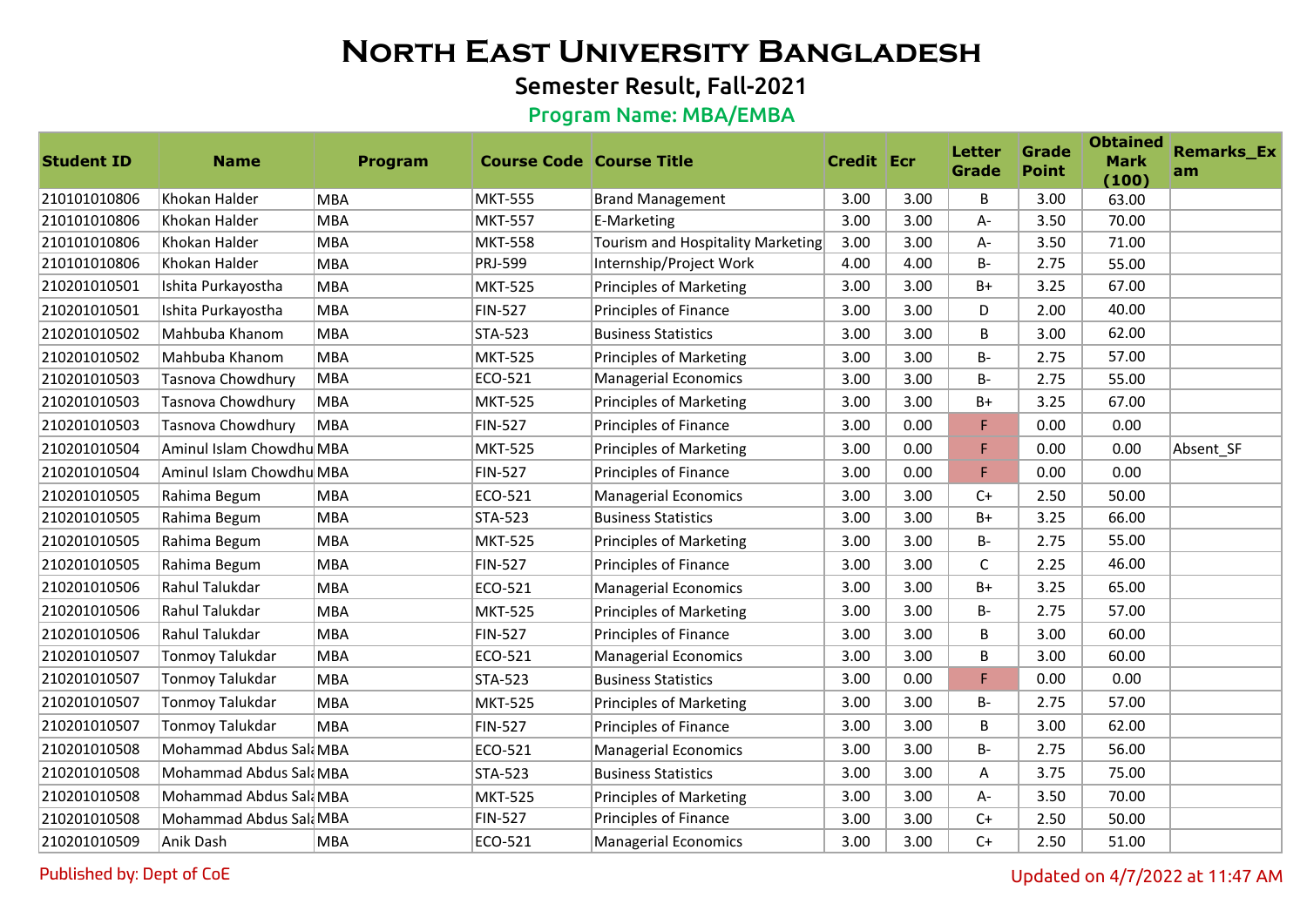## Semester Result, Fall-2021

### Program Name: MBA/EMBA

| <b>Student ID</b> | <b>Name</b>                | Program    | <b>Course Code Course Title</b> |                                   | <b>Credit Ecr</b> |      | <b>Letter</b><br><b>Grade</b> | Grade<br><b>Point</b> | <b>Obtained</b><br><b>Mark</b><br>(100) | <b>Remarks_Ex</b><br>am |
|-------------------|----------------------------|------------|---------------------------------|-----------------------------------|-------------------|------|-------------------------------|-----------------------|-----------------------------------------|-------------------------|
| 210201010509      | Anik Dash                  | <b>MBA</b> | <b>STA-523</b>                  | <b>Business Statistics</b>        | 3.00              | 3.00 | $B+$                          | 3.25                  | 65.00                                   |                         |
| 210201010509      | Anik Dash                  | <b>MBA</b> | <b>MKT-525</b>                  | <b>Principles of Marketing</b>    | 3.00              | 3.00 | $C+$                          | 2.50                  | 50.00                                   |                         |
| 210201010509      | Anik Dash                  | <b>MBA</b> | <b>FIN-527</b>                  | Principles of Finance             | 3.00              | 3.00 | D                             | 2.00                  | 40.00                                   |                         |
| 210201010510      | Kongkon Purkayestha        | MBA        | ECO-521                         | Managerial Economics              | 3.00              | 3.00 | $C+$                          | 2.50                  | 50.00                                   |                         |
| 210201010510      | Kongkon Purkayestha        | <b>MBA</b> | <b>MKT-525</b>                  | <b>Principles of Marketing</b>    | 3.00              | 3.00 | B-                            | 2.75                  | 58.00                                   |                         |
| 210201010510      | Kongkon Purkayestha        | <b>MBA</b> | <b>FIN-527</b>                  | Principles of Finance             | 3.00              | 3.00 | $\mathsf{C}$                  | 2.25                  | 45.00                                   |                         |
| 210201010801      | Bhashoti Rani Das          | <b>MBA</b> | <b>BUS-541</b>                  | Organizational Behavior           | 3.00              | 3.00 | A                             | 3.75                  | 76.00                                   |                         |
| 210201010801      | Bhashoti Rani Das          | <b>MBA</b> | <b>HRM-543</b>                  | Human Resource Management         | 3.00              | 3.00 | A                             | 3.75                  | 75.00                                   |                         |
| 210201010801      | Bhashoti Rani Das          | <b>MBA</b> | <b>BUS-545</b>                  | Corporate Governance and Corpor   | 3.00              | 3.00 | Α                             | 3.75                  | 77.00                                   |                         |
| 210201010801      | Bhashoti Rani Das          | <b>MBA</b> | <b>BUS-547</b>                  | Advanced Business Research Meth   | 3.00              | 3.00 | $A+$                          | 4.00                  | 81.00                                   |                         |
| 210201010802      | Md. Shakil Chowdhury MBA   |            | <b>BUS-541</b>                  | Organizational Behavior           | 3.00              | 3.00 | А-                            | 3.50                  | 72.00                                   |                         |
| 210201010802      | Md. Shakil Chowdhury MBA   |            | <b>HRM-543</b>                  | Human Resource Management         | 3.00              | 3.00 | B+                            | 3.25                  | 65.00                                   |                         |
| 210201010802      | Md. Shakil Chowdhury MBA   |            | <b>BUS-545</b>                  | Corporate Governance and Corpor   | 3.00              | 3.00 | A                             | 3.75                  | 75.00                                   |                         |
| 210201010802      | Md. Shakil Chowdhury MBA   |            | <b>BUS-547</b>                  | Advanced Business Research Meth   | 3.00              | 3.00 | Α                             | 3.75                  | 75.00                                   |                         |
| 210201010803      | Tuhin Chowdhuri            | <b>MBA</b> | <b>BUS-541</b>                  | Organizational Behavior           | 3.00              | 3.00 | A-                            | 3.50                  | 71.00                                   |                         |
| 210201010803      | <b>Tuhin Chowdhuri</b>     | <b>MBA</b> | <b>HRM-543</b>                  | Human Resource Management         | 3.00              | 3.00 | <b>B-</b>                     | 2.75                  | 55.00                                   |                         |
| 210201010803      | Tuhin Chowdhuri            | <b>MBA</b> | <b>BUS-545</b>                  | Corporate Governance and Corpor   | 3.00              | 3.00 | $B+$                          | 3.25                  | 65.00                                   |                         |
| 210201010803      | Tuhin Chowdhuri            | <b>MBA</b> | <b>BUS-547</b>                  | Advanced Business Research Meth   | 3.00              | 3.00 | <b>B-</b>                     | 2.75                  | 55.00                                   |                         |
| 210301010502      | Intisharul Islam Chowd MBA |            | MGT-511                         | Principles of Management/Principl | 3.00              | 3.00 | $C+$                          | 2.50                  | 51.00                                   |                         |
| 210301010502      | Intisharul Islam Chowd MBA |            | <b>ACC-513</b>                  | <b>Financial Accounting</b>       | 3.00              | 3.00 | $C+$                          | 2.50                  | 50.00                                   |                         |
| 210301010502      | Intisharul Islam Chowd MBA |            | <b>MAT-515</b>                  | <b>Business Mathematics</b>       | 3.00              | 3.00 | $C+$                          | 2.50                  | 50.00                                   |                         |
| 210301010502      | Intisharul Islam Chowd MBA |            | <b>BUS-517</b>                  | <b>Business Communication</b>     | 3.00              | 3.00 | $\mathsf{C}$                  | 2.25                  | 47.00                                   |                         |
| 210301010503      | Md. Mokaddus Ali           | <b>MBA</b> | MGT-511                         | Principles of Management/Principl | 3.00              | 3.00 | $B+$                          | 3.25                  | 66.00                                   |                         |
| 210301010503      | Md. Mokaddus Ali           | <b>MBA</b> | <b>ACC-513</b>                  | <b>Financial Accounting</b>       | 3.00              | 3.00 | Α                             | 3.75                  | 76.00                                   |                         |
| 210301010503      | Md. Mokaddus Ali           | <b>MBA</b> | <b>MAT-515</b>                  | <b>Business Mathematics</b>       | 3.00              | 3.00 | $A+$                          | 4.00                  | 81.00                                   |                         |
| 210301010503      | Md. Mokaddus Ali           | <b>MBA</b> | <b>BUS-517</b>                  | <b>Business Communication</b>     | 3.00              | 3.00 | $A+$                          | 4.00                  | 80.00                                   |                         |
| 210301010504      | Srinibash Chandra Nath MBA |            | MGT-511                         | Principles of Management/Principl | 3.00              | 0.00 | F                             | 0.00                  | 0.00                                    |                         |
| 210301010504      | Srinibash Chandra Natl MBA |            | <b>ACC-513</b>                  | <b>Financial Accounting</b>       | 3.00              | 0.00 | F                             | 0.00                  | 0.00                                    |                         |
| 210301010504      | Srinibash Chandra Nath MBA |            | <b>MAT-515</b>                  | <b>Business Mathematics</b>       | 3.00              | 0.00 | F                             | 0.00                  | 0.00                                    |                         |